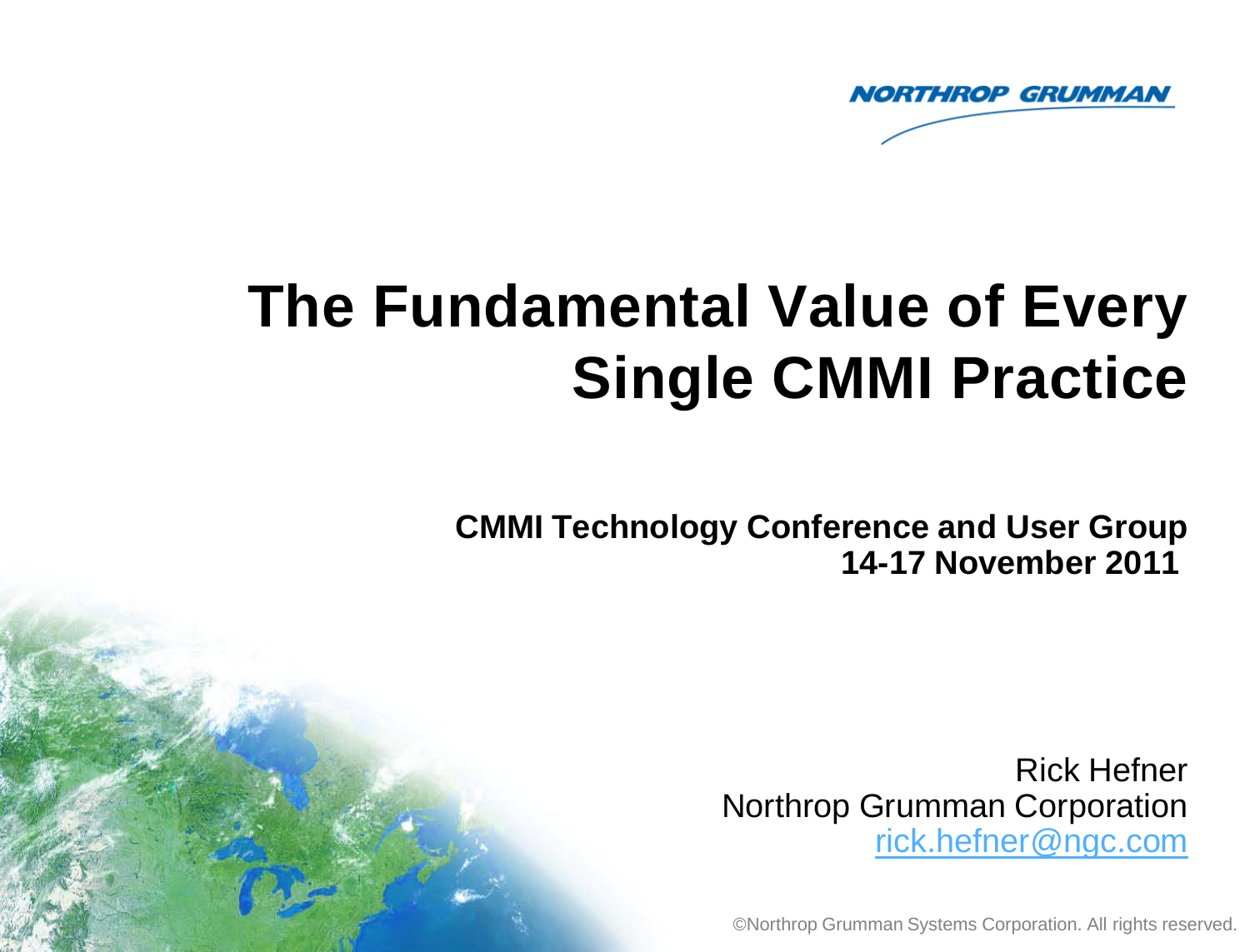



- Convincing someone to implement a CMMI practice is especially difficult when they don't believe the practice adds any value
- It is important that CMMI advocates be able to clearly explain the business value of each practice and its positive impact on project and organization performance
- This presentation will outline the potential benefits from adopting CMMI practices

® CMMI is registered in the U.S. Patent and Trademark Office by Carnegie Mellon University.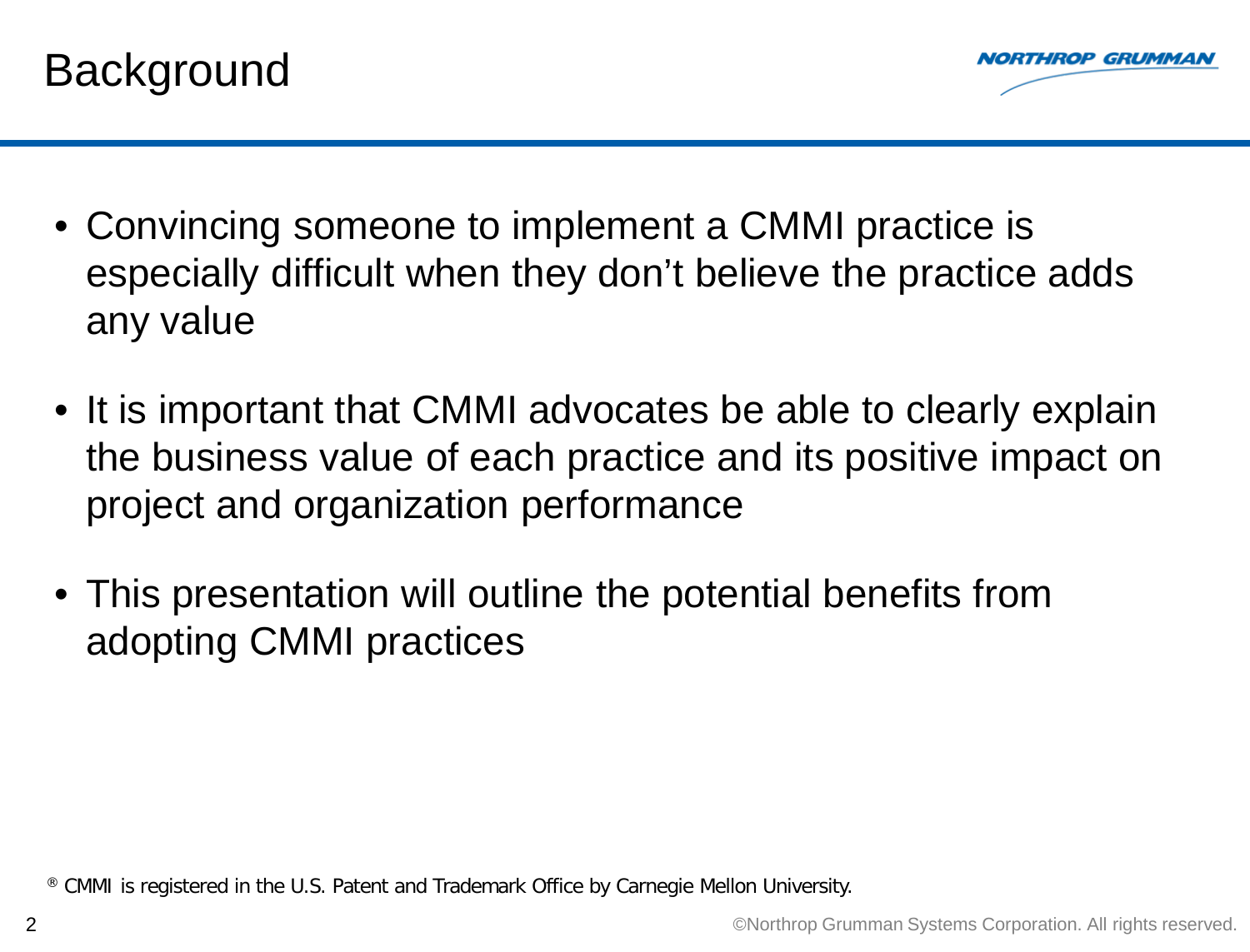

- The CMMI is a model of industry best-practices for engineering products
- When an organization decides to adopt CMMI, they commit to performing these best-practices
	- Different than a customer-driven process, where you simply do what the customer asks you to do
- You are performing practices in what you understand to be the best way known in industry
	- "Best" implies predictably producing products of acceptable quality at the lowest possible cost and schedule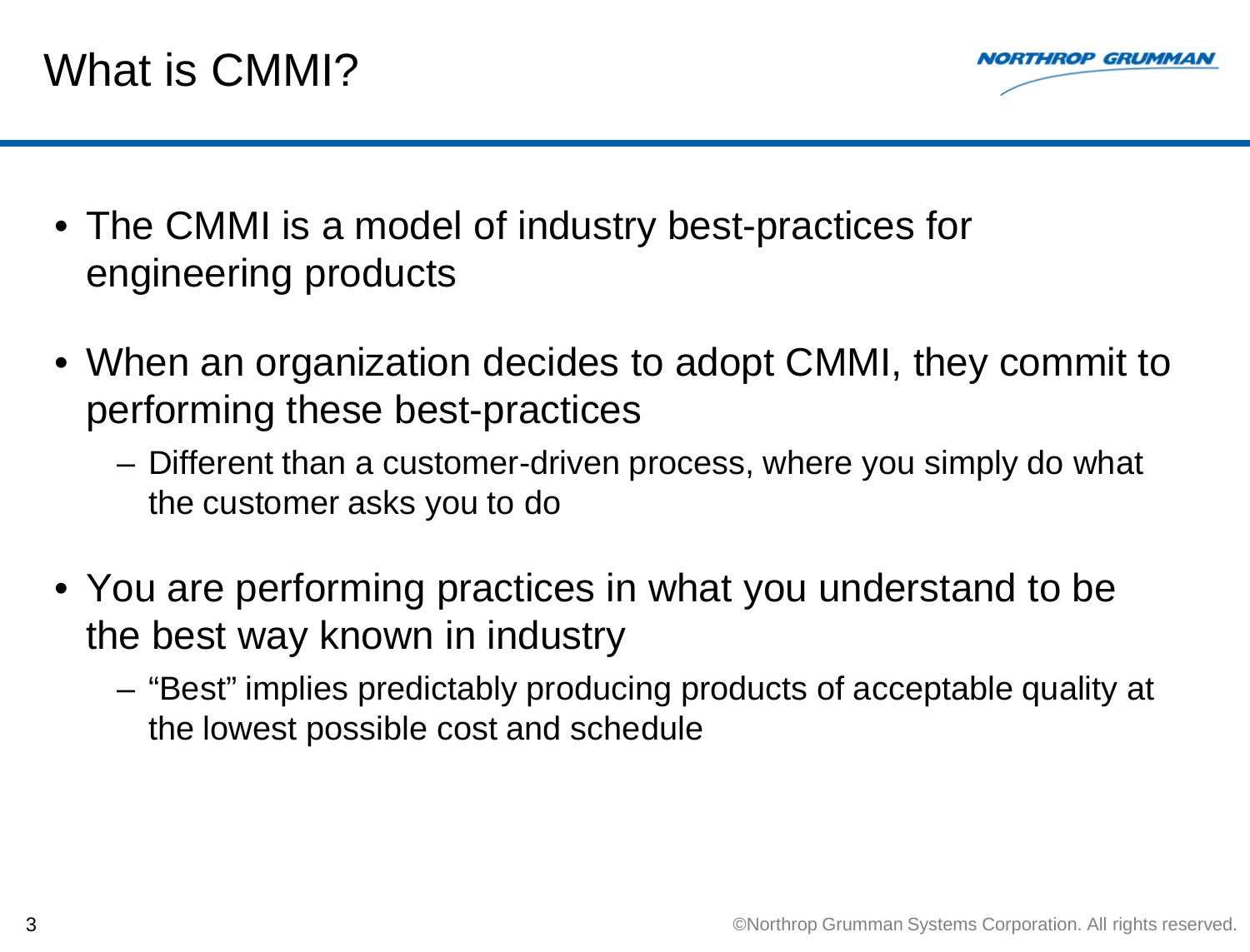### Adopting the CMMI



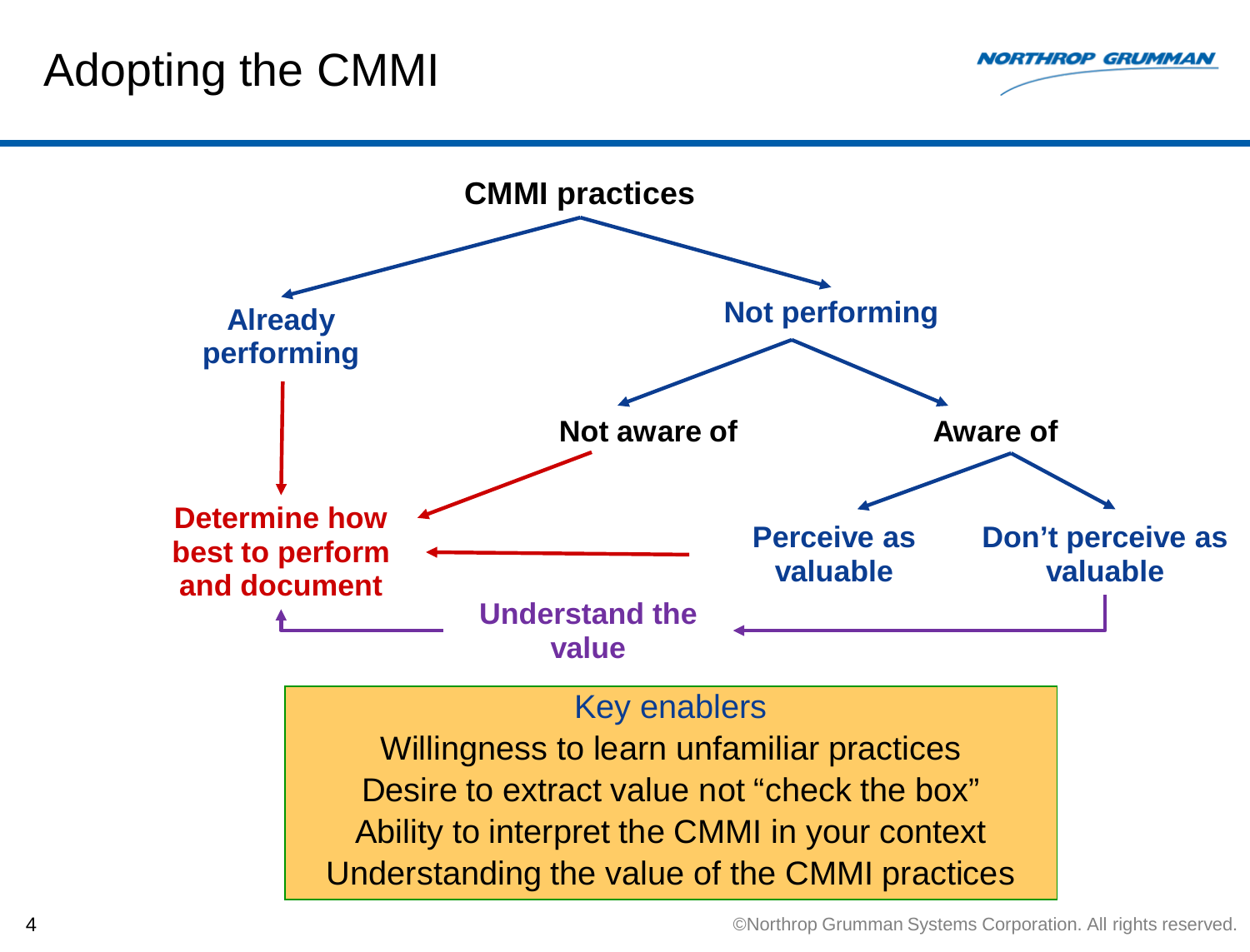# A Typical Interchange





"You're not doing practice X."

"You must do that practice to satisfy CMMI!"

"Practice X adds value" "How?

"Well, it's in the CMMI, so it must be important."

"Well…, you have to do the practice or you'll fail the appraisal!"



"The customer didn't say we have to do practice X."

"Practice X doesn't make sense for us – we're special."

"\$^&\*&%!!!!!"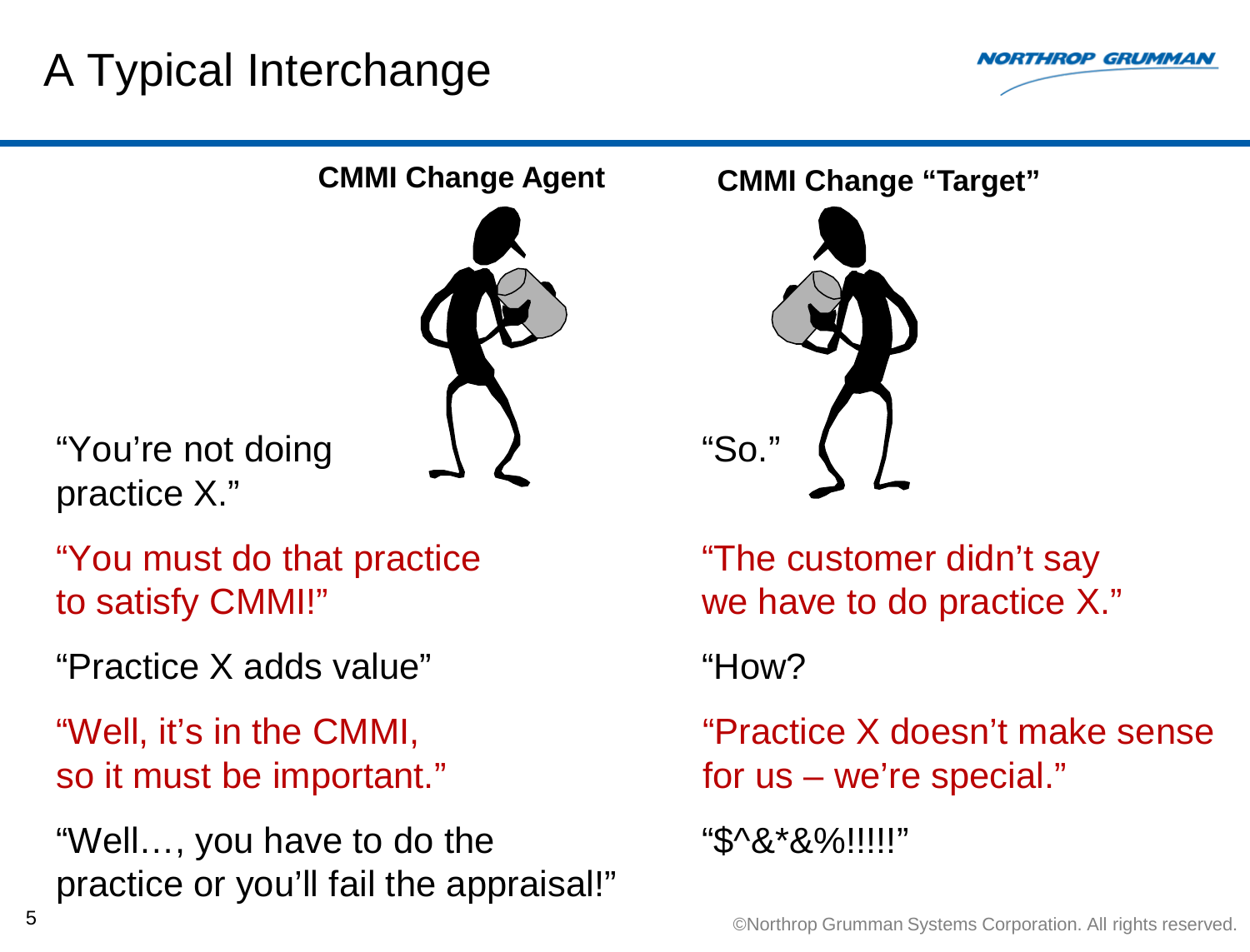# Underlying Principles of CMMI

**RTHROP GRUMMA** 

- Process discipline leads to predictable project performance
	- Say what you do; do what you say
	- Document the plans/processes
	- Communicate them to the performers and stakeholders
	- Audit to ensure we are following them
- Conscious choices lead to better processes
	- E.g., identify relevant stakeholders and their involvement; identify work products to be controlled and the control method; define validation procedures and criteria, …
- Organizational learning improves project performance
	- Capture what works, and what doesn't
	- Make rules (policies) to guide projects
	- Define expected processes, and let projects tailor them to fit
	- Capture work products and measures, and learn from them

*"Interpreting the CMMI: It Depends!", R, Hefner and S. Yellayi,*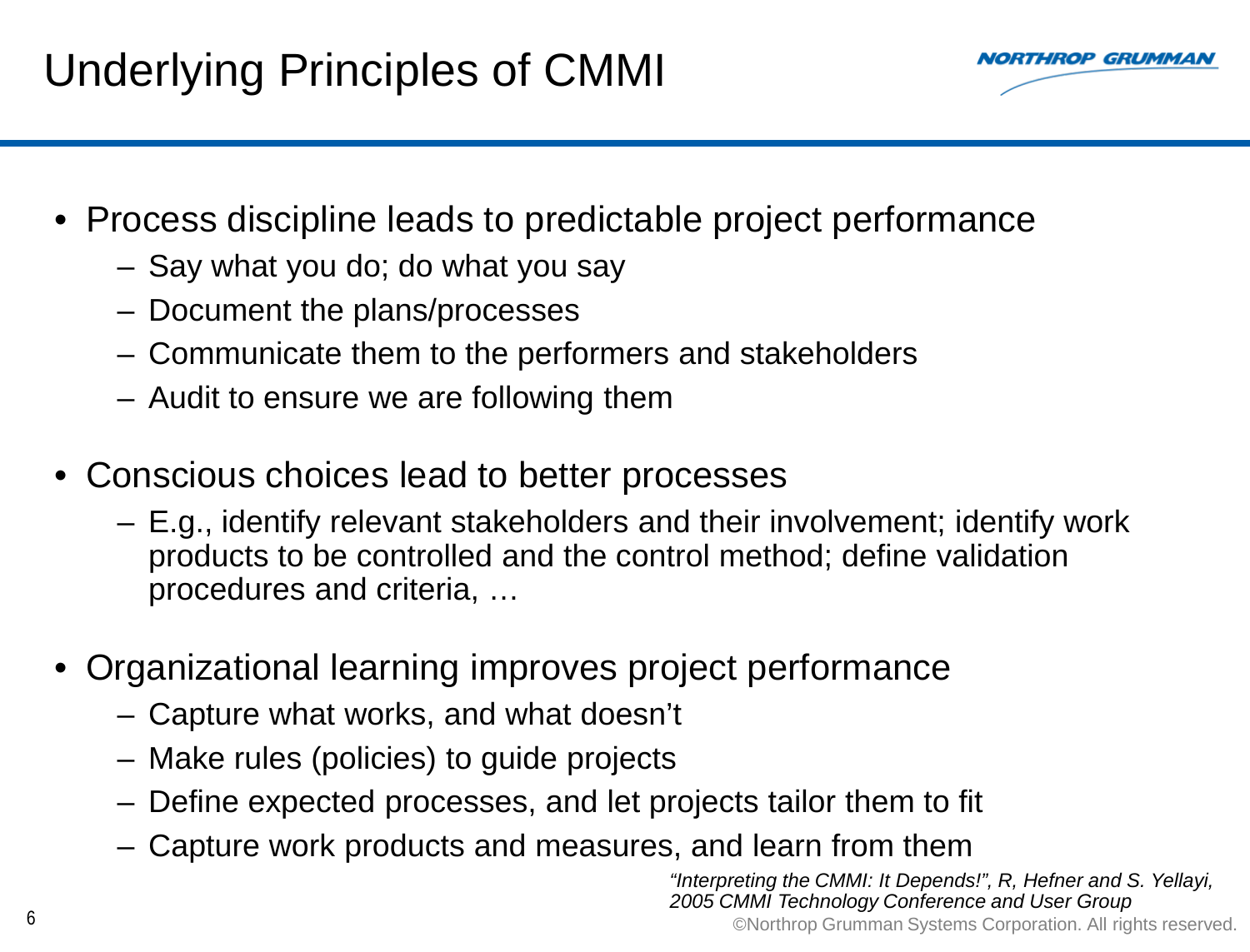

- Each practice provides value in 4 possible ways:
	- Performance the practice directly reduces cost and or schedule through either increased efficiency, increased effectiveness, or lowered rework
	- Quality the practice produces higher quality products, by either preventing or uncovering defects
	- Insight the practice helps explain current process or project behaviors, enabling action
	- Communications the practice helps everyone understand expected behavior, or provides insight leading to better decisions
- Many practices effect more than one dimension
- Some practices provide the potential for a positive impact or reduce the risk of a negative impact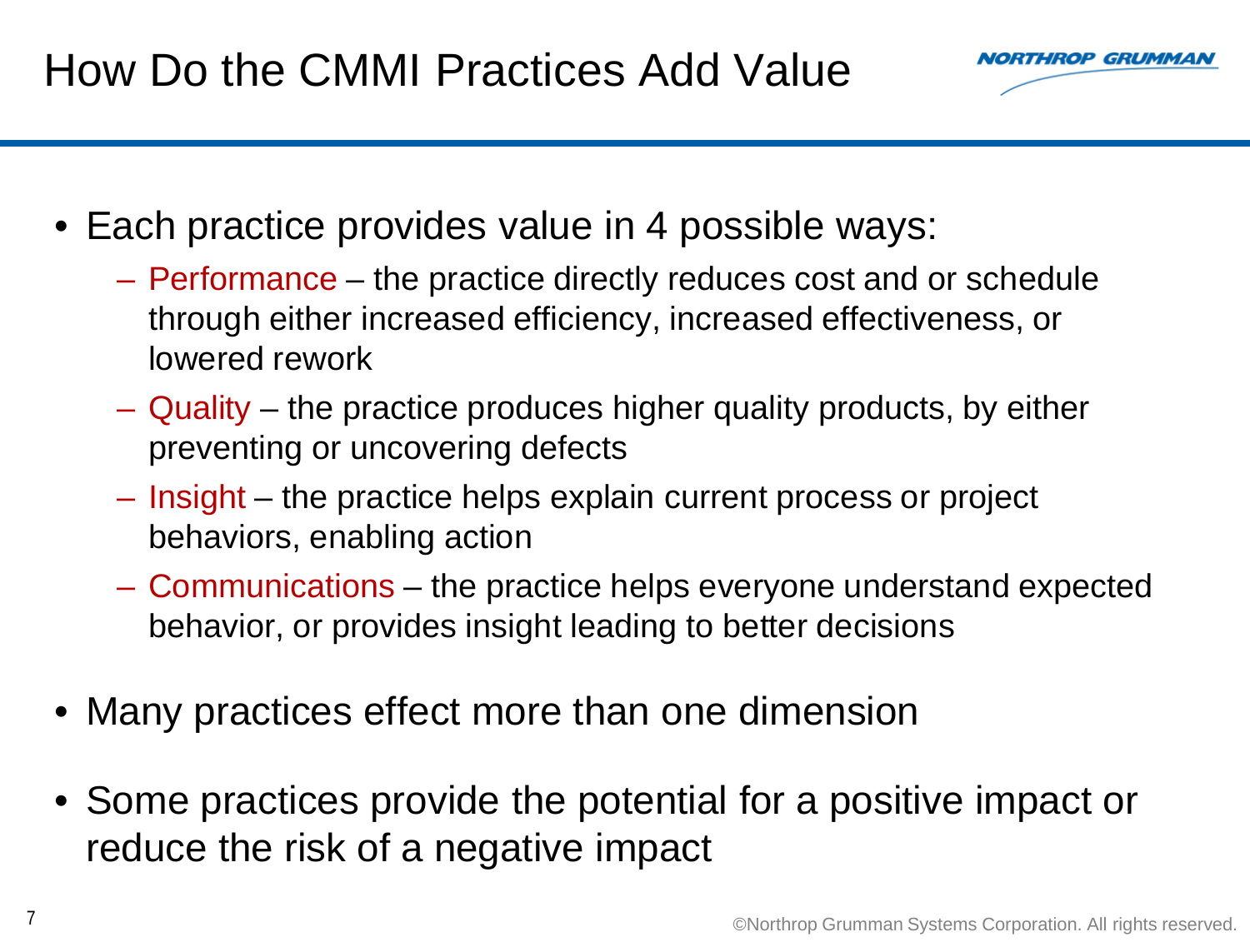## Some CMMI Areas Offer More Potential Value than Others



- The activities which drive cost and schedule the most provide the most potential for productivity improvement
- For most large companies and large software projects, the most expensive and time consuming activities, in rank order are:
	- Defect removal
	- Producing documents
	- Meetings and communications
	- Coding
	- Project management

*"The Schedules, Costs, and Value of Software Process Improvements," Caper Jones, 2007, used with permission*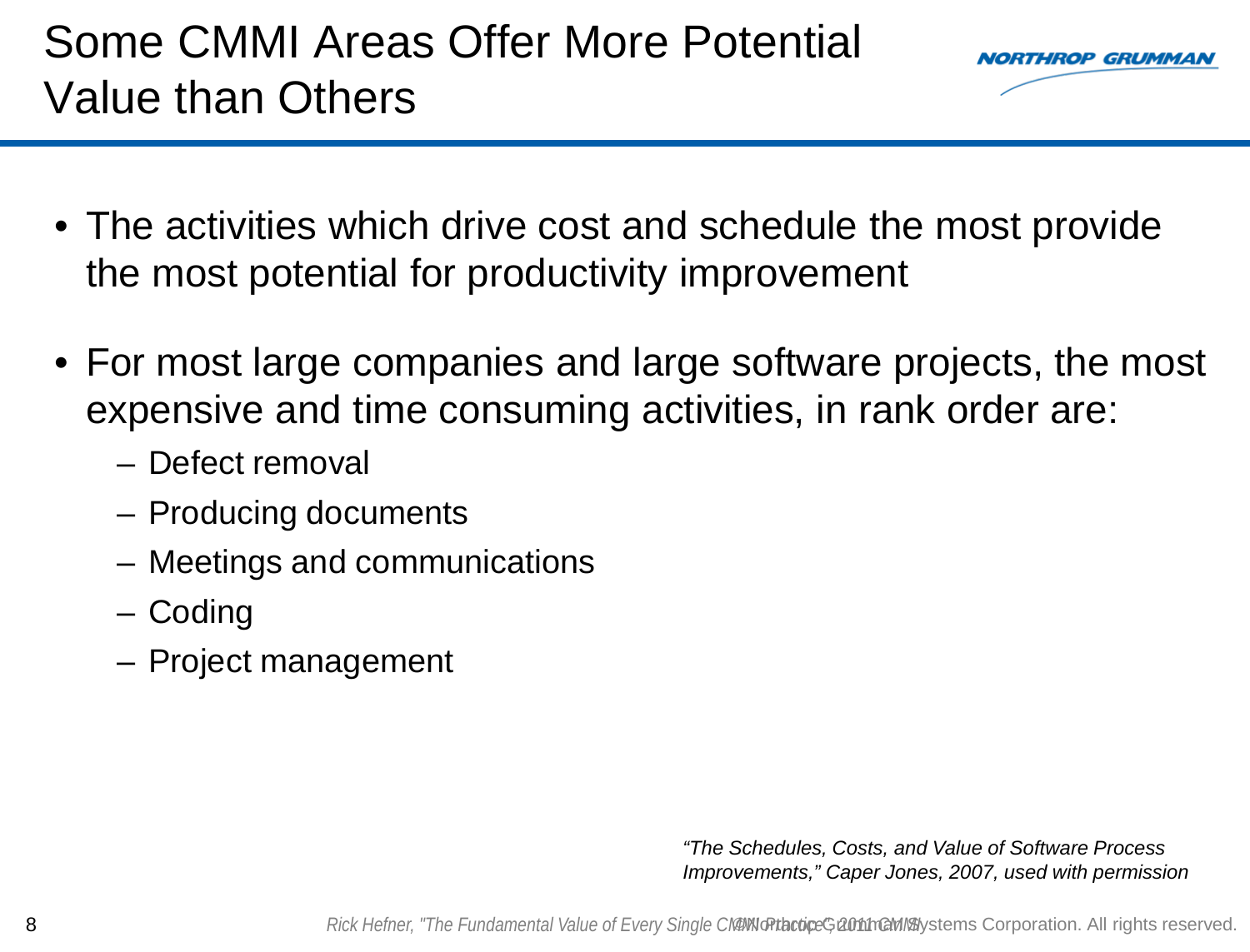## Why Do People Resist Change? Perceived Loss of Personal Power



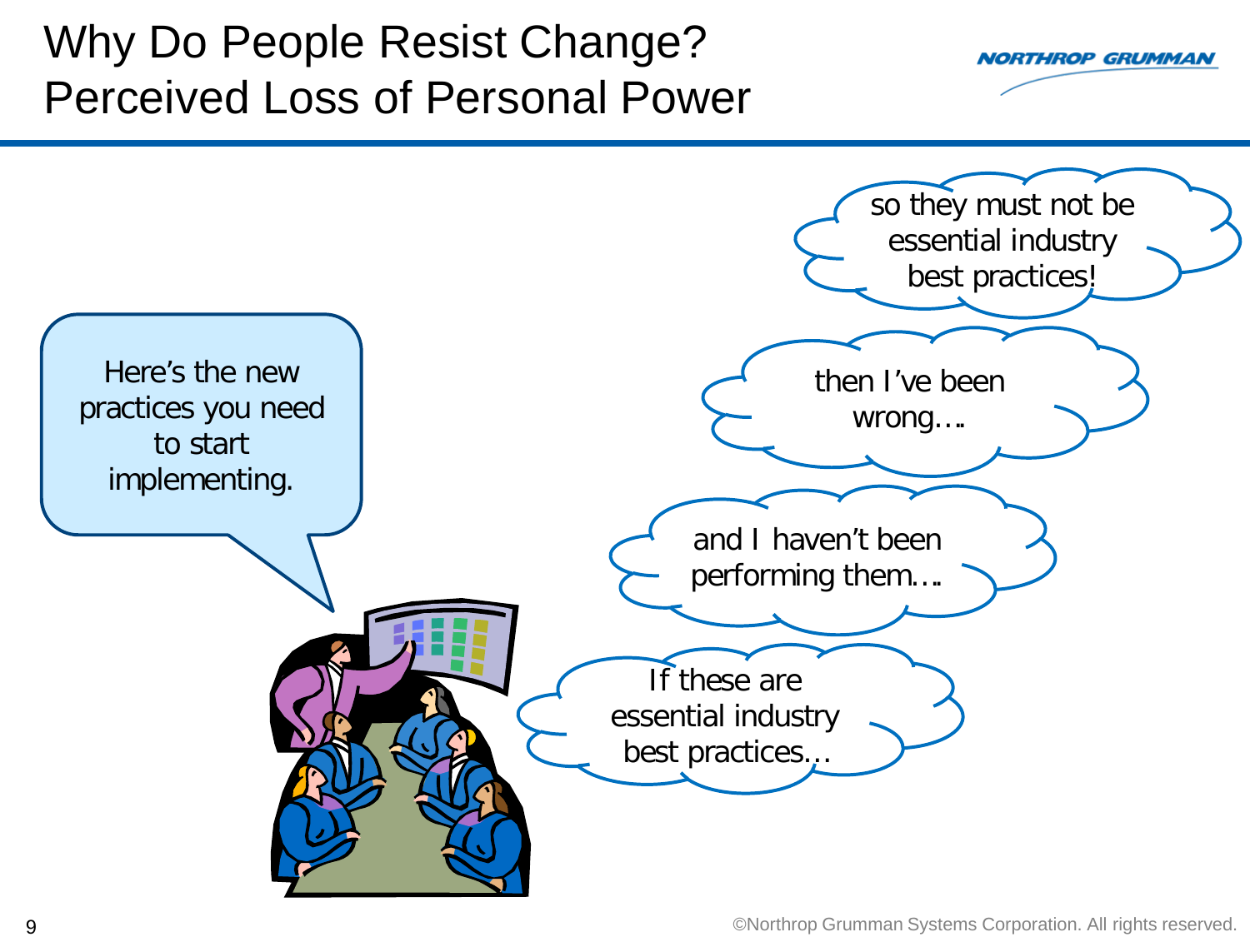

### "Sometimes you have to believe it to see it."

- Practitioners may not have worked in an environment where the practice was performed
- Practitioners may have worked in an environment where the practice was performed poorly or in a non-value-added manner
- The practice may run counter to a long-held belief
- Believing the practice is an improvement may require an action the practitioner is not willing to take
	- Awkwardness of doing something new
	- Admit they've been doing it wrong
	- Loss of personal power when perceived to be an expert in the current approach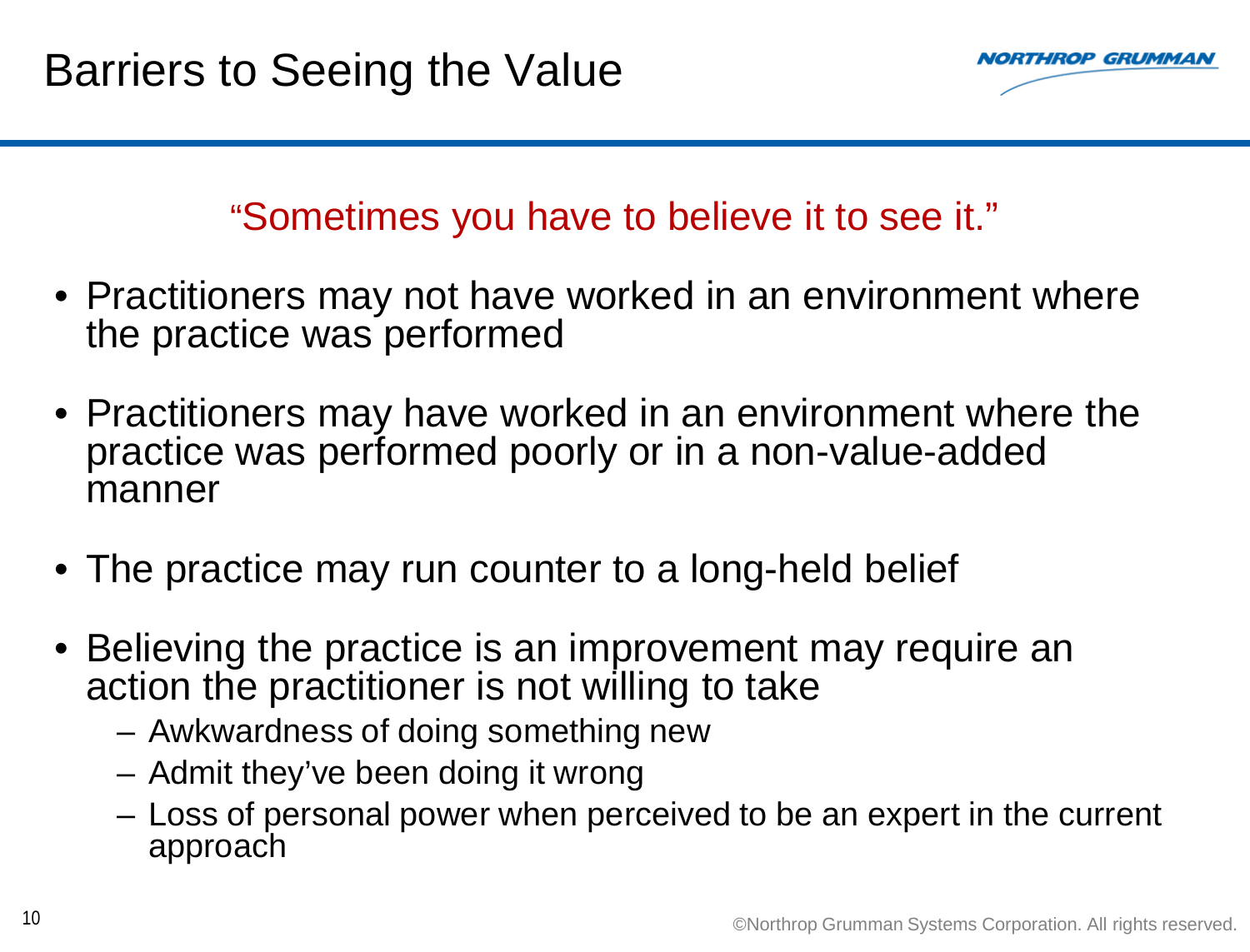

- PP SP 1.2 Establish Estimates of Work Product and Task Attributes
	- PMC SP 1.1 Monitor Project Planning Parameters
- Process and Product Quality Assurance
- Risk Management
- Decision Analysis & Resolution
- Supplier Agreement Management
- GP 2.6 Control Work Products – PMC SP 1.4 Monitor Data Management
- GP 2.7 Identify and Involve Relevant Stakeholders – PMC SP 1.5 Monitor Stakeholder Involvement
- $\bullet$  Level 4/5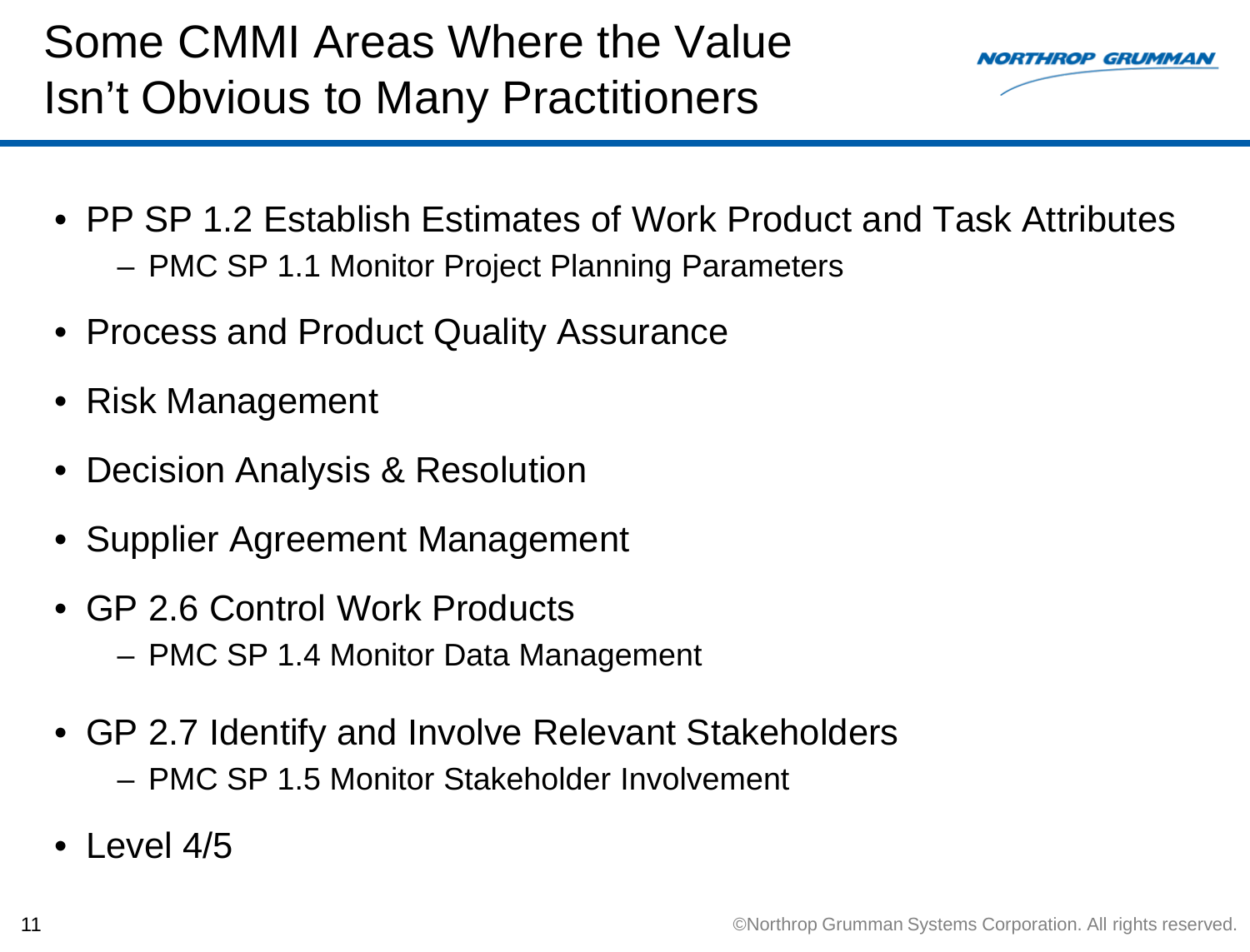# Planning



- The value of planning is *communication*
	- Plans provide a structured way to investigate the best approach for satisfying given objectives
	- Practitioners know what is expected of them, so fewer mistakes are made, avoiding rework



- Interdependences are identified and negotiated which causes fewer disconnects between groups, avoiding schedule delays and wasted resources
- We monitor progress against plans, so that corrective actions can be taken more quickly and insightfully
- To realize the value of planning
	- The environment has to be predictable
	- Plans must be reasonable
	- Plans must be up-to-date
	- Plans must be communicated to those involved and followed
	- The process behind the plans must be communicated and followed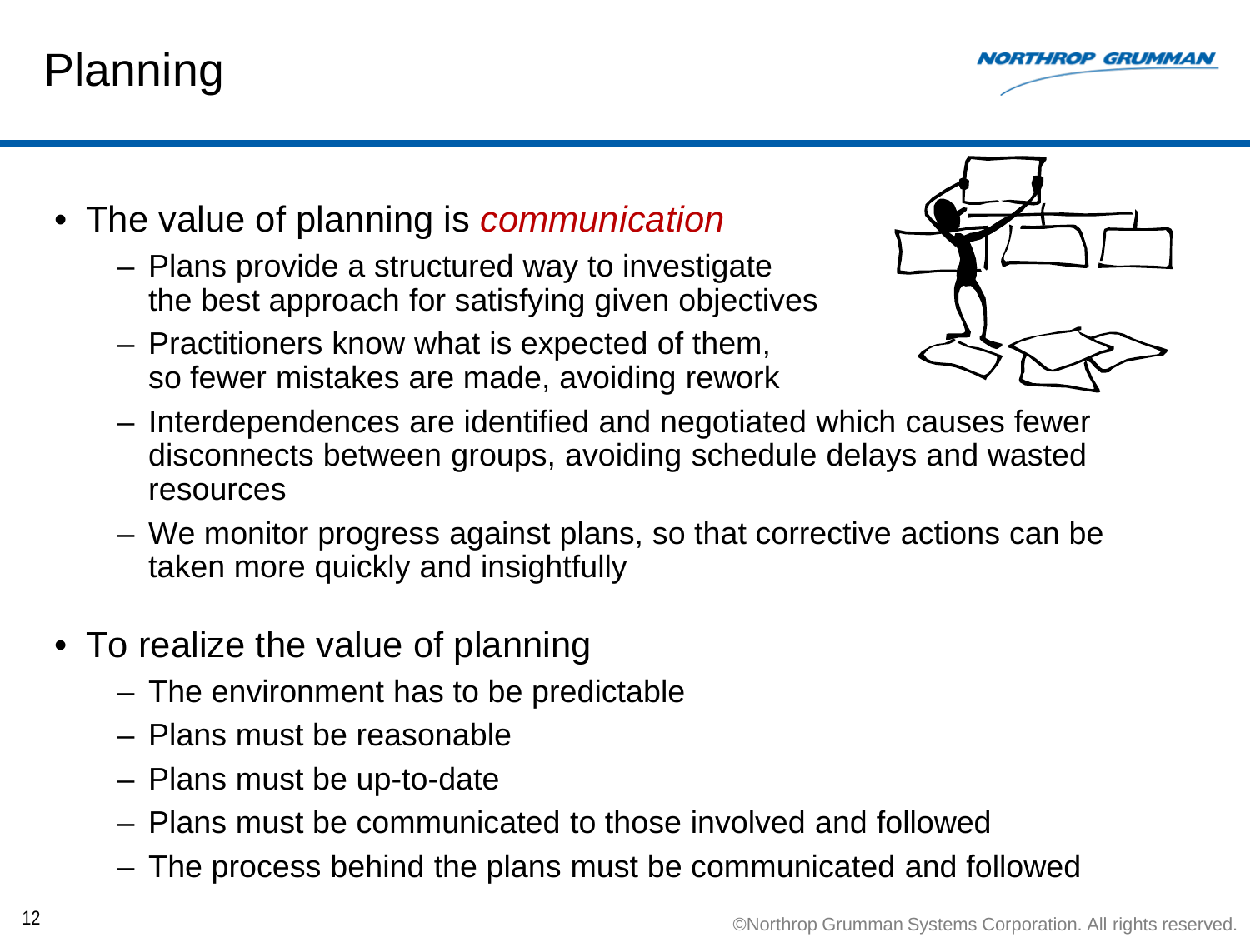

### **Project Planning - Specific Practice 1.2**

*Establish and maintain estimates of work products and task attributes.*

Measures of size of complexity that contribute to determining effort and cost

- Frequently heard:
	- "It's not important to estimate or track code size, it changes anyway"
	- "We don't use attributes, we just know it's a X week effort"
- Explaining the value
	- Everyone uses attributes, perhaps subconsciously we just want to make it conscious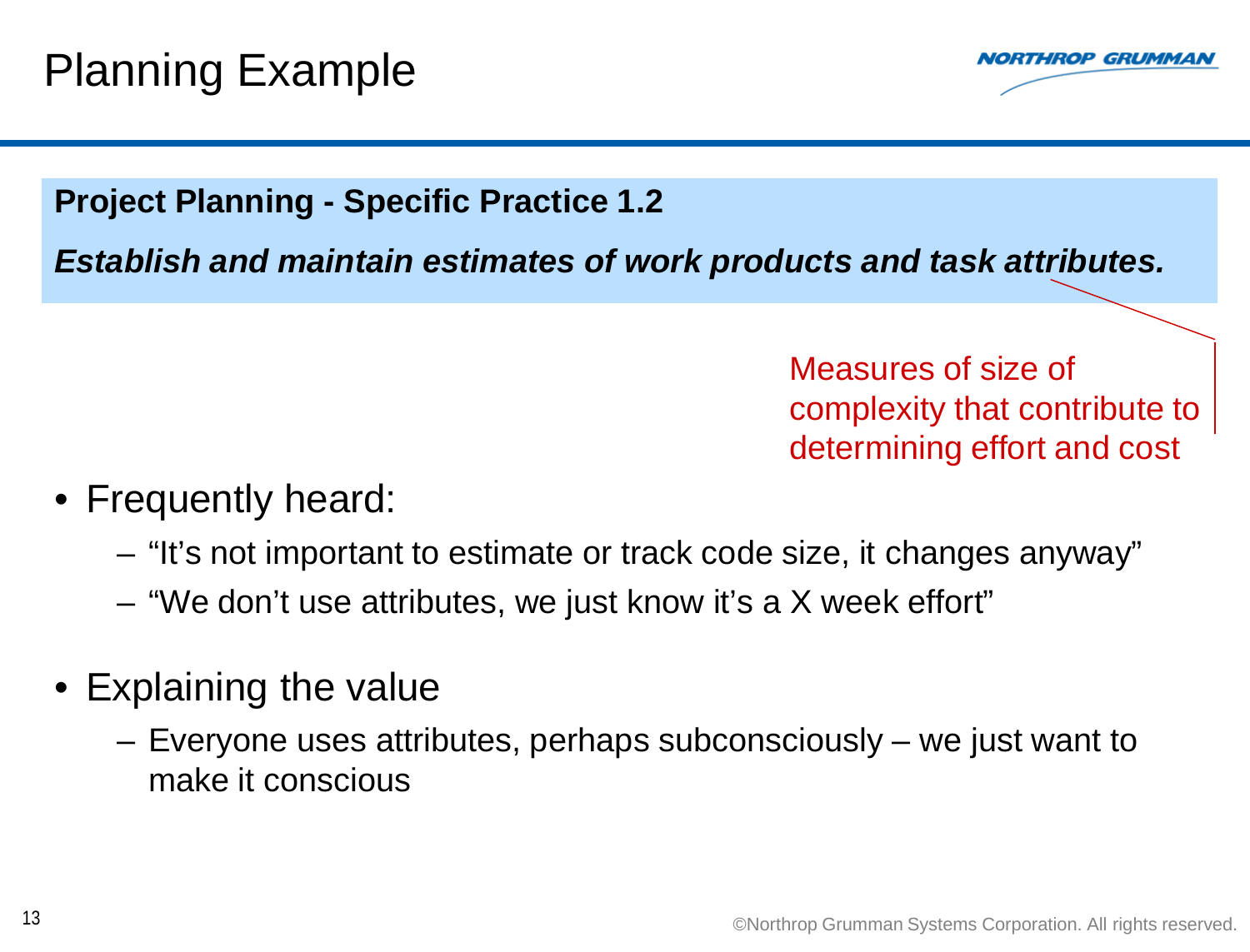### Risk Management

- The value of risk management is *performance*
	- By identifying potential risks and mitigating them, you prevent schedule delays caused by a problem
	- Without risk management, effectiveness is hindered because events outside your control un-do your careful planning and execution
	- Must accept that some mitigation actions will be "wasted" because the risk is never realized
- To realize the value of risk management
	- The culture must support an open discussion of risks
	- Must be effective at identifying ALL risks, ALL perspectives
	- Risk mitigations must offer a reasonable return on investment
	- Solid plans must be written so the risks (of not meeting the plans) can be determined



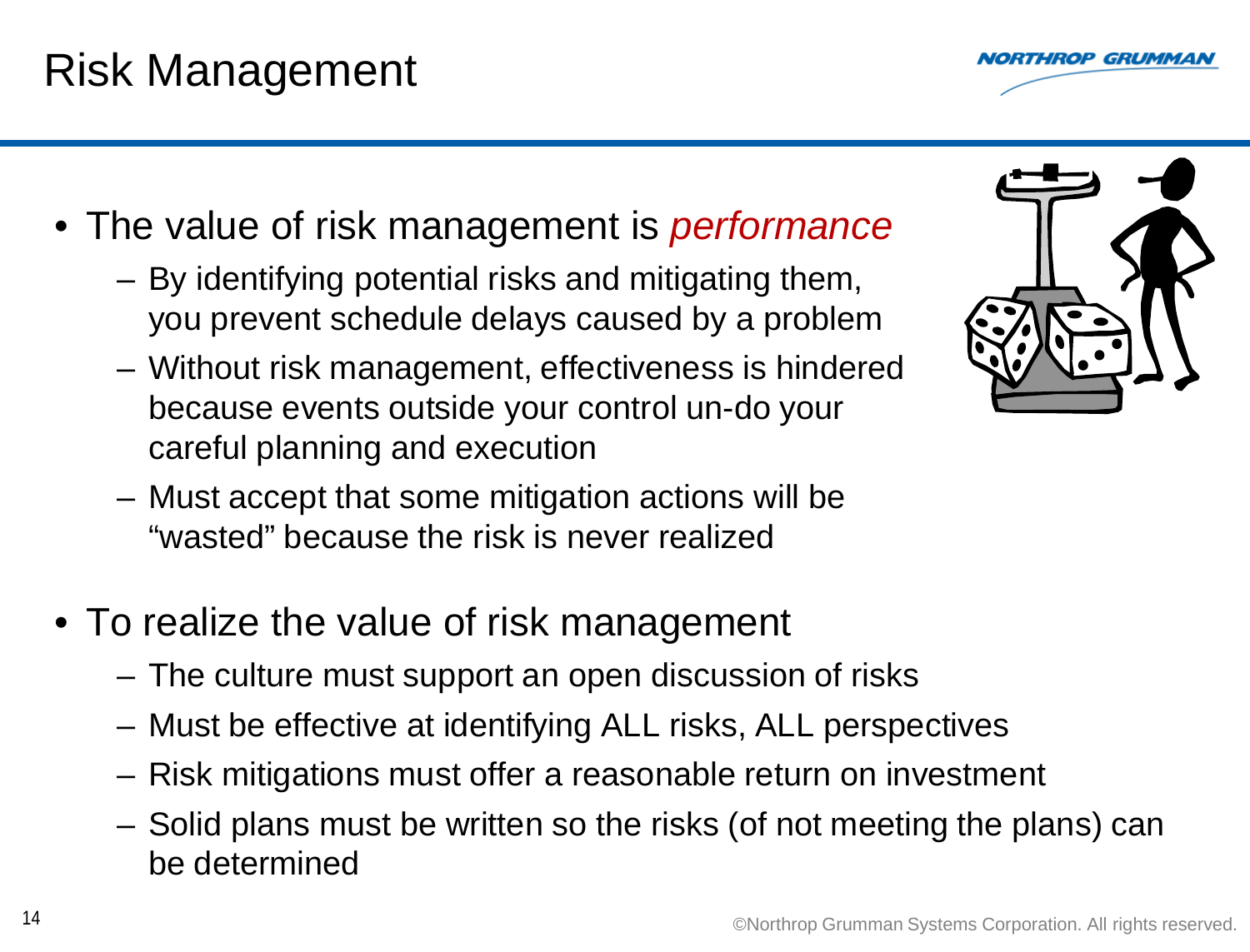

### **Risk Management - Specific Practice 1.1**

*Determine risk sources and categories.*

What sources of risk should we consider in identifying risk?

How should we categorize the risks once they are identified?

- Urgency
- •Assignee
- Frequently heard:
	- "The sources are the same as the categories"
	- "Anybody can identify a risk at any time"
	- "Risks are categorized by impact: cost, schedule, performance"
- Explaining the value
	- Setting expectations for the types of risk to consider helps ensure that ALL risks get identified
	- How the risks will be categorized helps ensure they are managed appropriately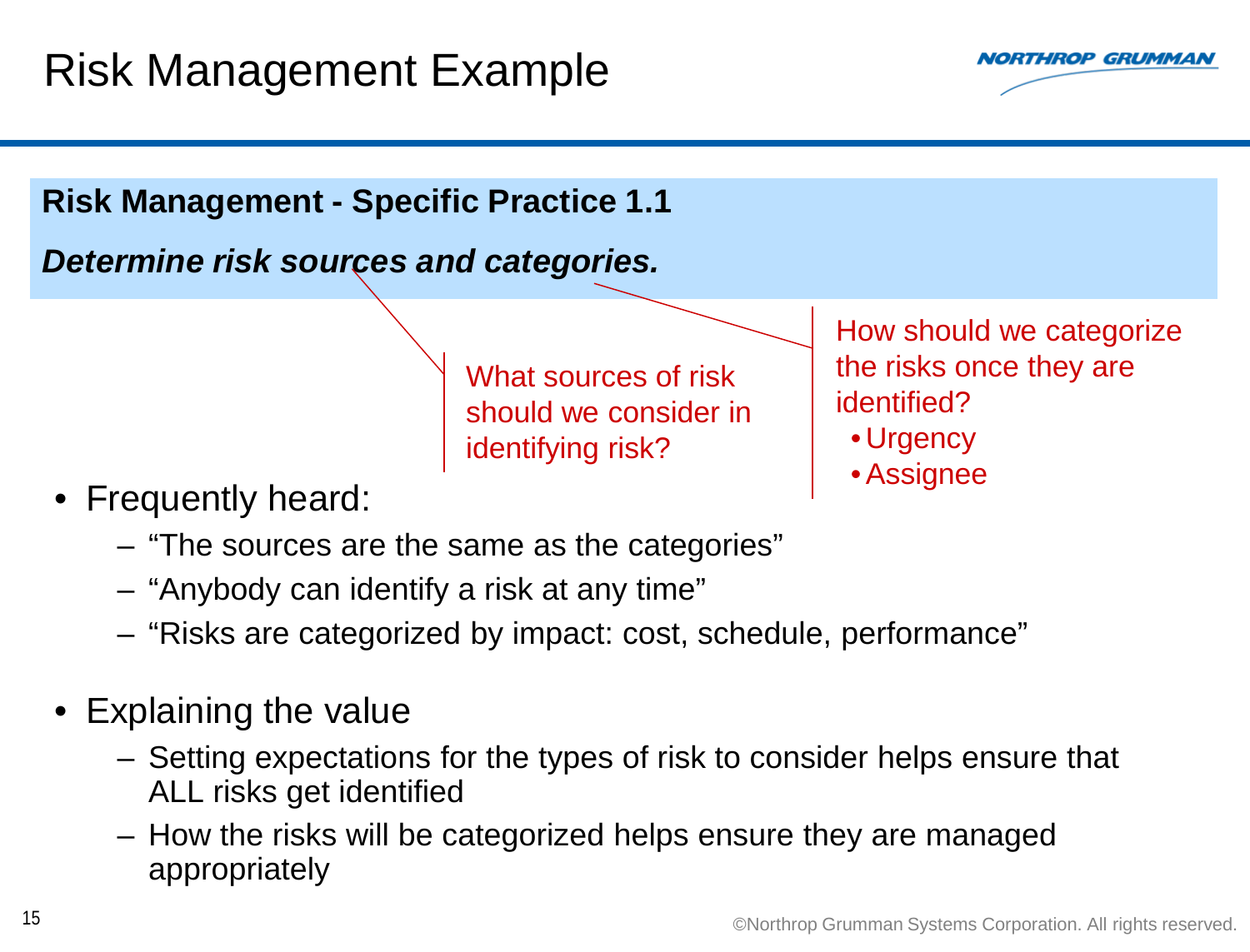## SEI Risk Taxonomy



#### **1. Requirements**

- a. Stability
- b. Completeness
- c. Clarity
- d. Validity
- e. Feasibility
- f. Precedent
- g. Scale

#### **2. Design**

- a. Functionality
- b. Difficulty
- c. Interfaces
- d. Performance
- e. Testability
- f. Hardware
- g. Non-Developmental SW

### **3. Code and Unit Test**

- a. Feasibility
- b. Testing
- c. Coding/Implementation

### **4. Integration and Test**

- a. Environment
- b. Product
- c. System

#### **5. Engineering Specialties**

- a. Maintainability
- b. Reliability
- c. Safety
- d. Security
- e. Human Factors
- f. Specifications

### *A.Product Engineering B.Development Environment C.Program Constraints*

#### **1. Development Process**

- a. Formaility
- b. Suitability
- c. Process Control
- d. Familiarity
- e. Product Control

#### **2. Development System**

- a. Capacity
- b. Suitability
- c. Usability
- d. Familiarity
- e. Reliability
- f. System Support
- g. Deliverability

### **3. Management Process**

- a. Planning
- b. Project Organization
- c. Management Experience
- d. Program Interfaces

#### **4. Management Methods**

- a. Monitoring
- b. Personnel Management
- c. Quality Assurance
- d. Configuration Mgmt

### **5. Work Environment**

- a. Quality Attitude
- b. Cooperation
- c. Communication
- d. Morale

#### **1. Resources**

- a. Schedule
- b. Staff
- c. Budget
- d. Facilities

#### **2. Contract**

- a. Type of Contract
- b. Restrictions
- c. Dependencies

#### **3. Program Interfaces**

- a. Customer
- b. Associate Contractors
- c. Subcontractors
- d. Prime Contractor
- e. Corporate Management
- f. Vendors
- g. Politics

*Taxonomy-Based Risk Identification," Marvin J. Carr, et al, Software Engineering Institute, CMU/SEI-93- TR-6, ESC-TR-93-183, June 1993.*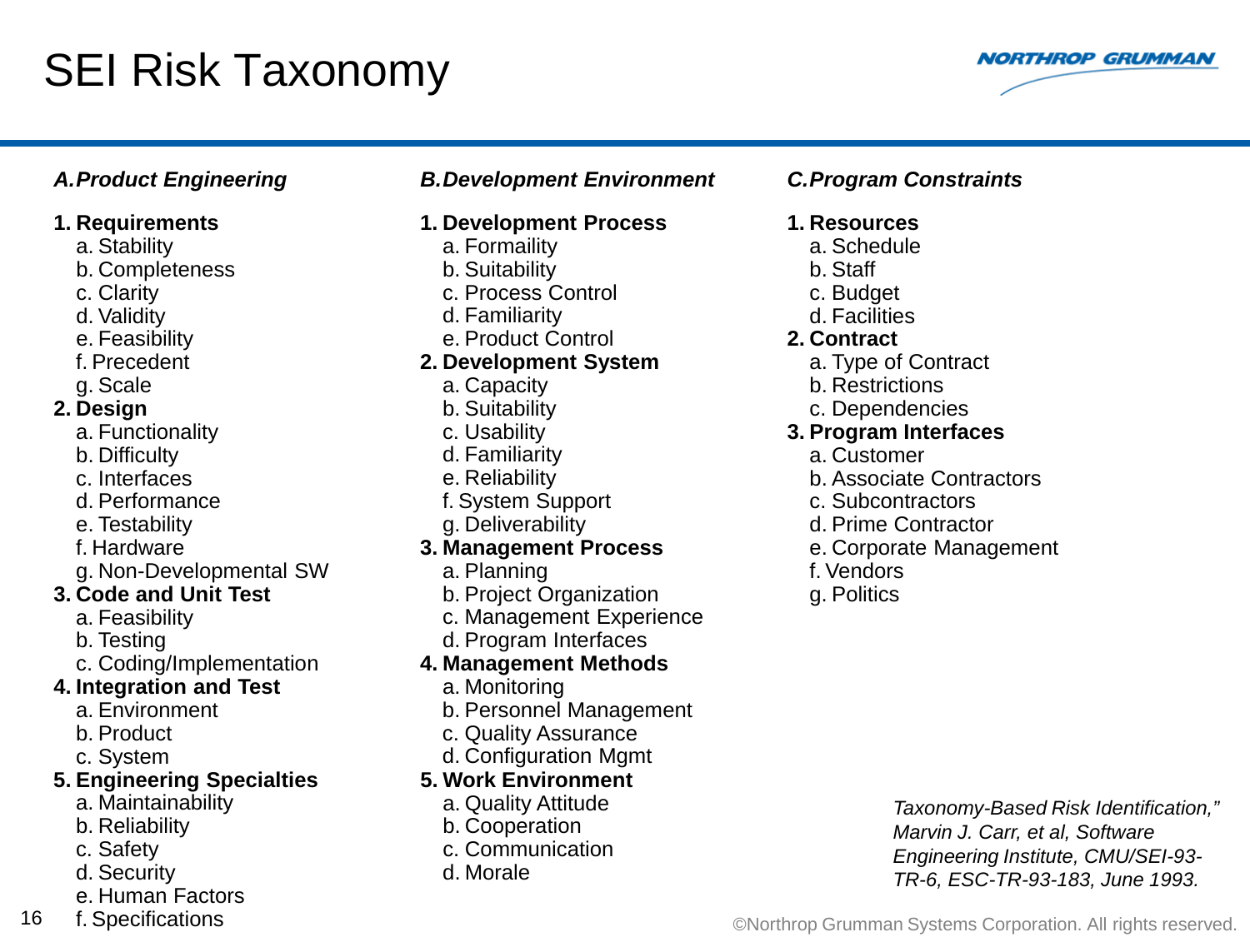### Level 4/5



- The value of Level 4/5 is *insight*
	- Level 4/5 is 10-20% cheaper than Level 3 (even though more is being done
	- Quantitative management establishes expected ranges of process performance



- Process are stable and predictable unusual process behaviors can be quickly identified, so effective corrective action can be taken
- To realize the value of Level 4/5
	- Processes have to be stable (performed consistently)
	- Processes under statistical control must support business objectives
	- Data has to be useful and clean
	- Analysis has to lead to actions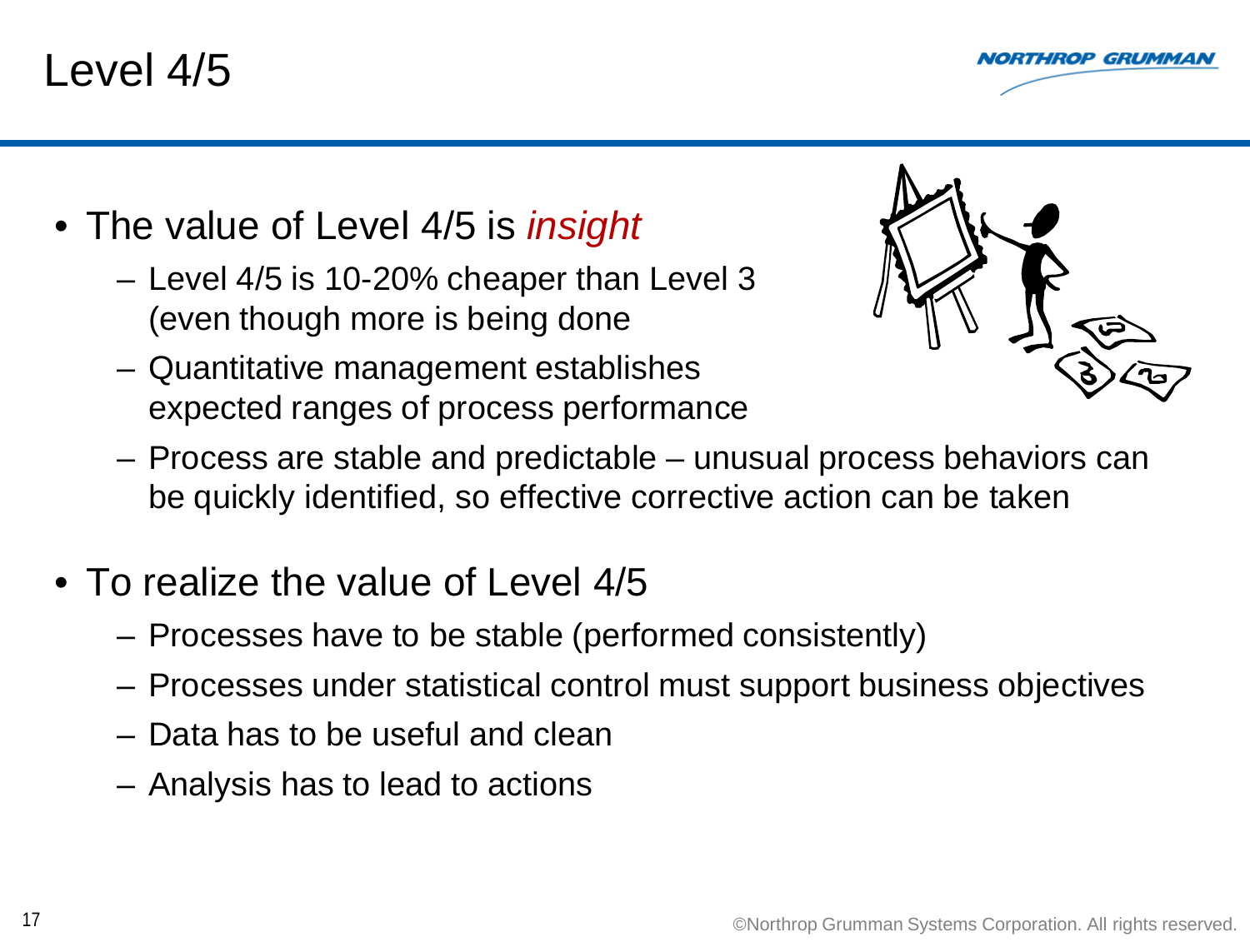

Better Products and Services Produced Faster And Cheaper

*"How Does High Maturity Benefit the Customer?", R. Hefner, Systems & Software Technology Conference, 2005*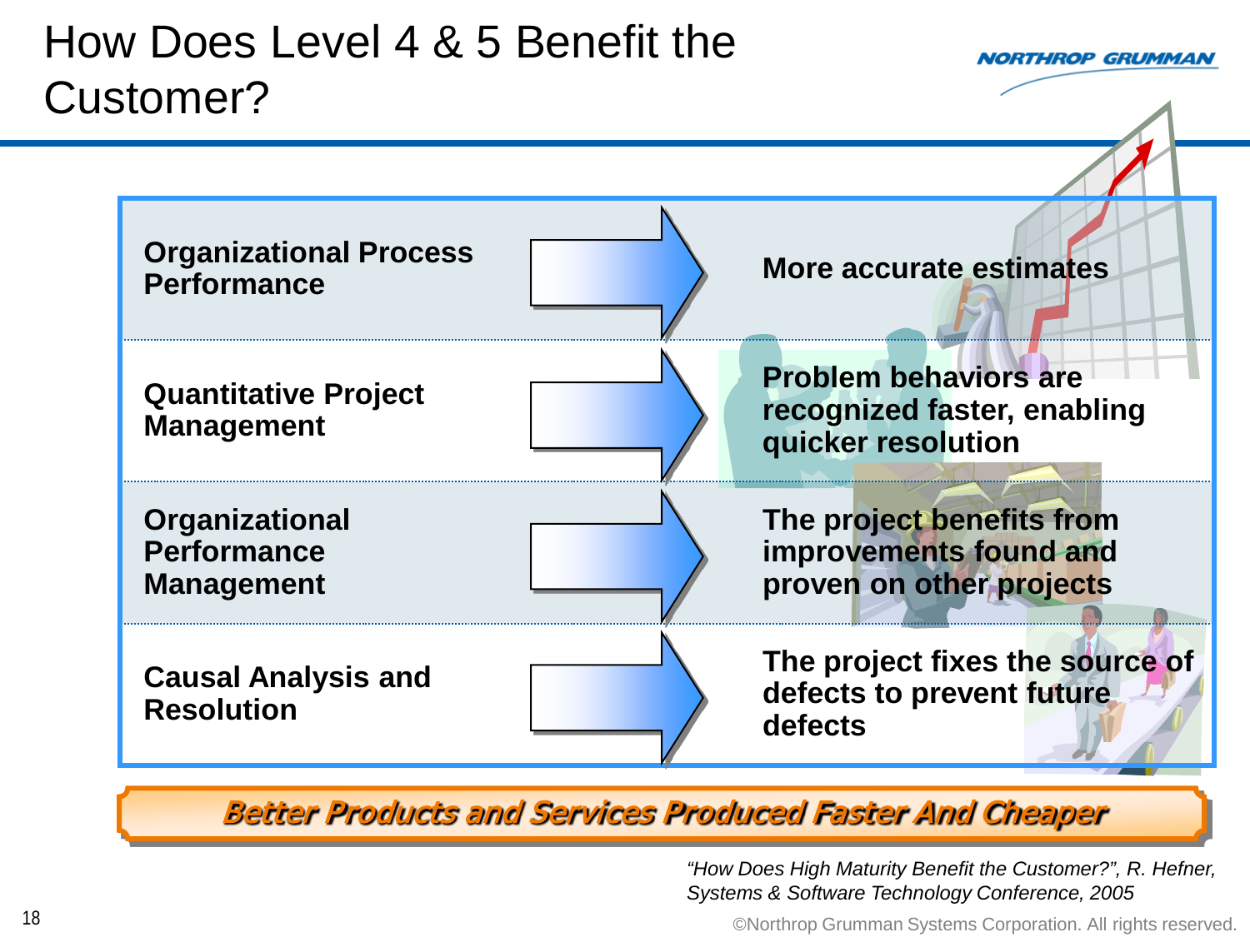Suppose your project conducted several peer reviews of similar code, and analyzed the results Mean = 7.8 defects/KSLOC  $+3\sigma = 11.60$  defects/KSLOC  $-3\sigma = 4.001$  defects/KSLOC

### • What would you expect the next peer review to produce in terms of defects/ KSLOC?

- What would you think if a review resulted in 10 defects/KSLOC?
- 3 defects/KSLOC?